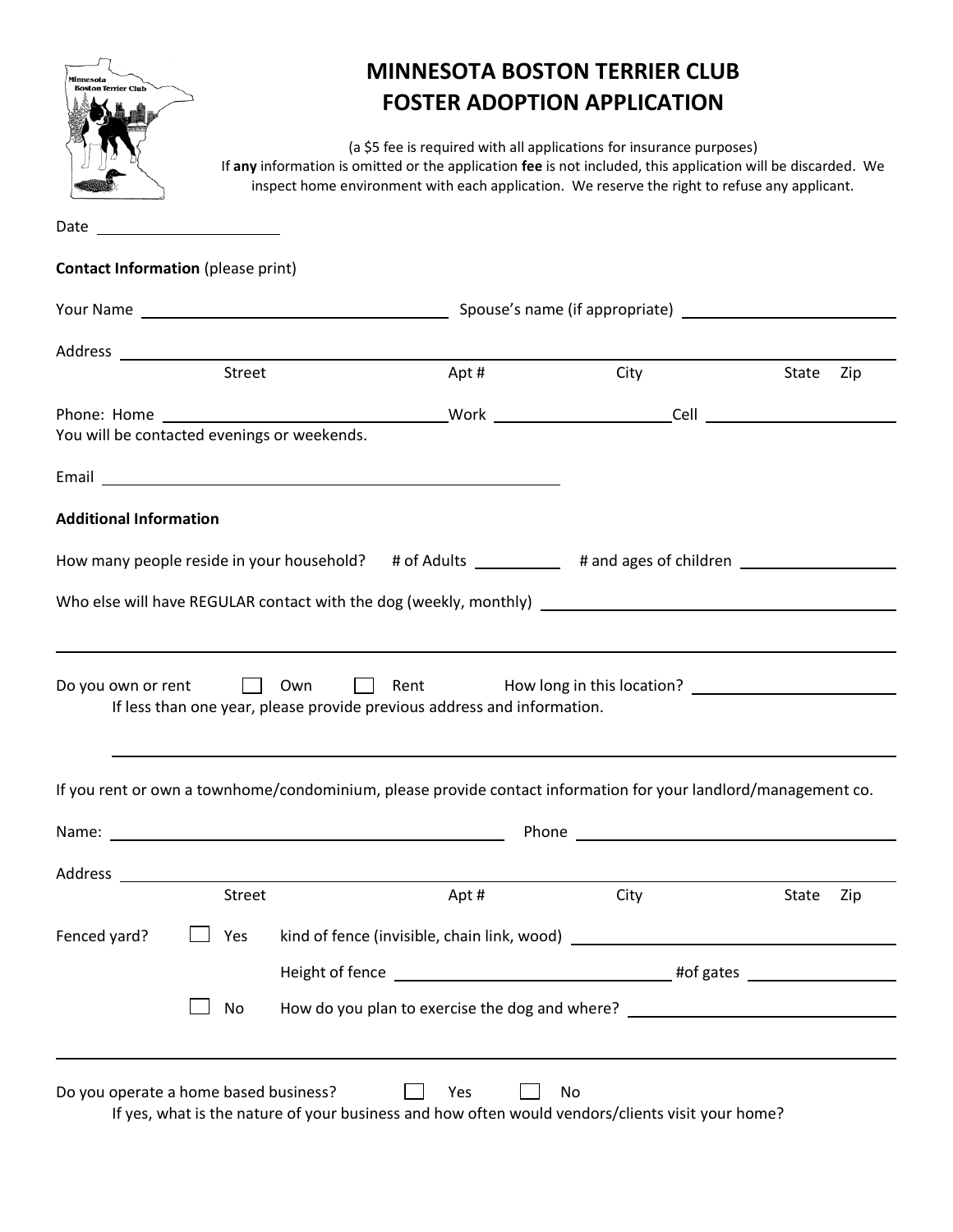| Are there Dogs currently in the home?<br>Name<br><b>Breed</b>                                           | No |  | Yes (list below)<br>Age               | Sex | Sterilized Y/N   |
|---------------------------------------------------------------------------------------------------------|----|--|---------------------------------------|-----|------------------|
| Are there other animals in the home (cats, guinea pigs, birds, etc.)?                                   |    |  | No                                    |     | Yes (list below) |
| Please list the dogs you have owned in the last five years.<br>Name<br><b>Breed</b>                     |    |  | Age                                   | Sex | Sterilized Y/N   |
|                                                                                                         |    |  |                                       |     |                  |
| Continue on back of form if necessary.                                                                  |    |  |                                       |     |                  |
| Please explain why previously owned animals are no longer in your home. (use back of form if necessary) |    |  |                                       |     |                  |
| What kind of training have your dogs had?                                                               |    |  |                                       |     |                  |
| Where will the Boston stay when you are away from the home (i.e., crate, kitchen, running free, etc.)   |    |  |                                       |     |                  |
| How many hours will the dog stay alone?                                                                 |    |  | Hours per day _________ days per week |     |                  |
| Why are you interested in fostering a Boston Terrier? (use back of form if necessary)                   |    |  |                                       |     |                  |
|                                                                                                         |    |  |                                       |     |                  |

What qualities/traits do you think you will find in Boston Terriers?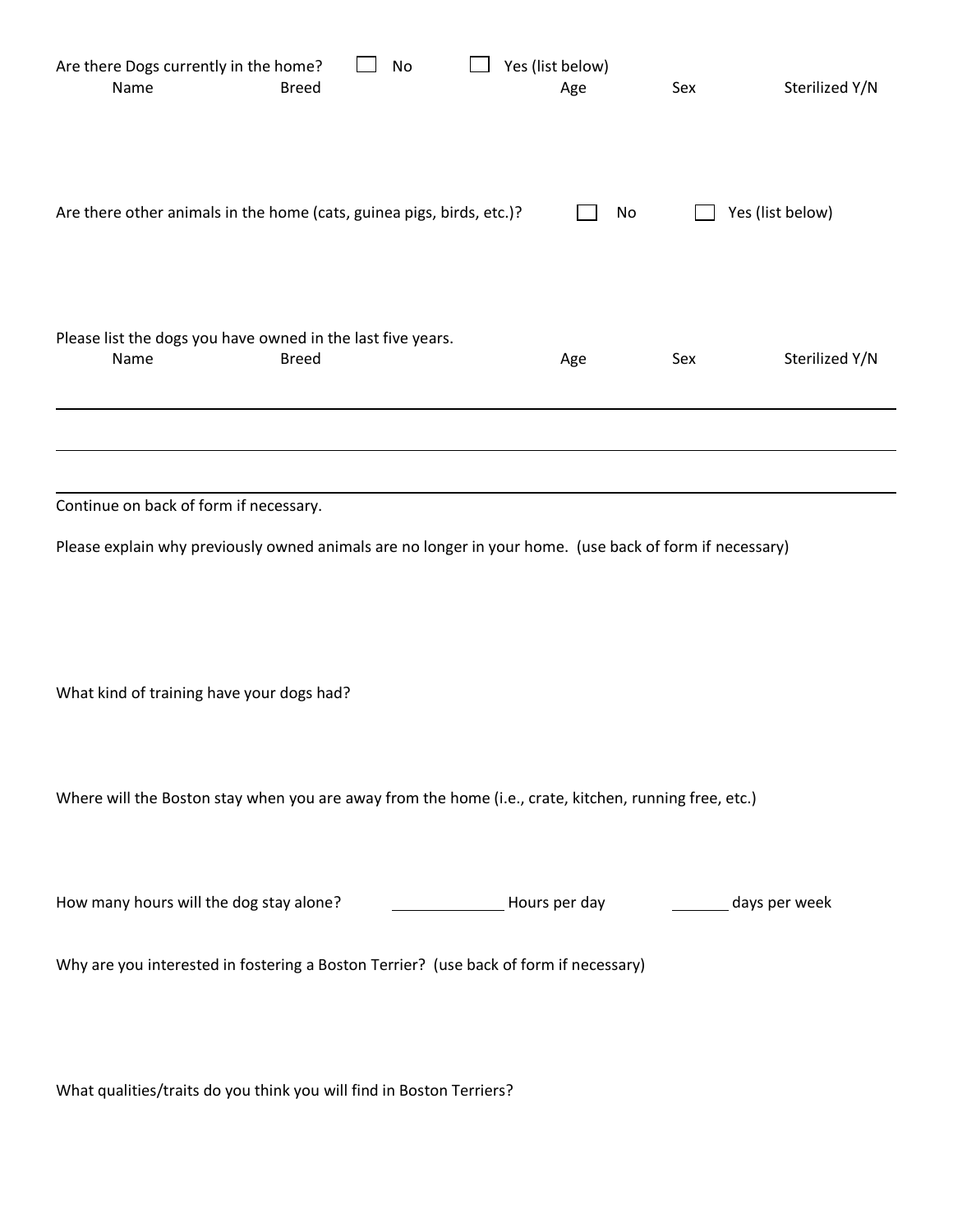| Have you ever owned a Boston Terrier?                                                                                                                                                                                                                                                                                                                                    | No | $Yes - when?$          |
|--------------------------------------------------------------------------------------------------------------------------------------------------------------------------------------------------------------------------------------------------------------------------------------------------------------------------------------------------------------------------|----|------------------------|
| Have you ever bred Boston Terriers?                                                                                                                                                                                                                                                                                                                                      | No | Yes (complete below)   |
| When, where and for how long? __________                                                                                                                                                                                                                                                                                                                                 |    |                        |
| Have you ever trained or shown a Boston Terrier or other dog?                                                                                                                                                                                                                                                                                                            | No | Yes - please elaborate |
|                                                                                                                                                                                                                                                                                                                                                                          |    |                        |
| Are you aware of the special needs of the Boston Terrier?                                                                                                                                                                                                                                                                                                                | No | Yes - please explain   |
| Foster homes are expected to provide daily care and treatment. MBTC has financial responsibility for all medical needs                                                                                                                                                                                                                                                   |    |                        |
| and expect the foster home to comply with any medical directives including giving shots, administering medication. We<br>will provide any items that were surrendered with the animal such as leashes, collars, crates. You will be expected to<br>provide for the daily comfort of the animal which may include a bed, place to sleep, and general nutrition. We do not |    |                        |

reimburse for the cost of food.

What financial commitment would you consider appropriate during foster care?  $\zeta$  /month

Many of the dogs surrendered to us require behavioral modification or training. This can include housebreaking or just learning to walk on a leash. While we do not provide formal training, we will guide and assist you in this process.

How much time would you be willing to commit for behavior modification?

| I am interested in                              | Puppy | Male                           | Female | No Preference |
|-------------------------------------------------|-------|--------------------------------|--------|---------------|
|                                                 |       | Young adult between the age of |        | and           |
|                                                 |       | Older adult between the age of |        | and           |
| Would you accept a Boston with health issues?   |       | Yes                            | No     |               |
| Would you accept a deaf Boston?                 |       | Yes                            | No     |               |
| Would you accept a Boston with behavior issues? |       | Yes                            | No     |               |
| Would you accept two dogs from the same home?   |       | Yes                            | No     |               |